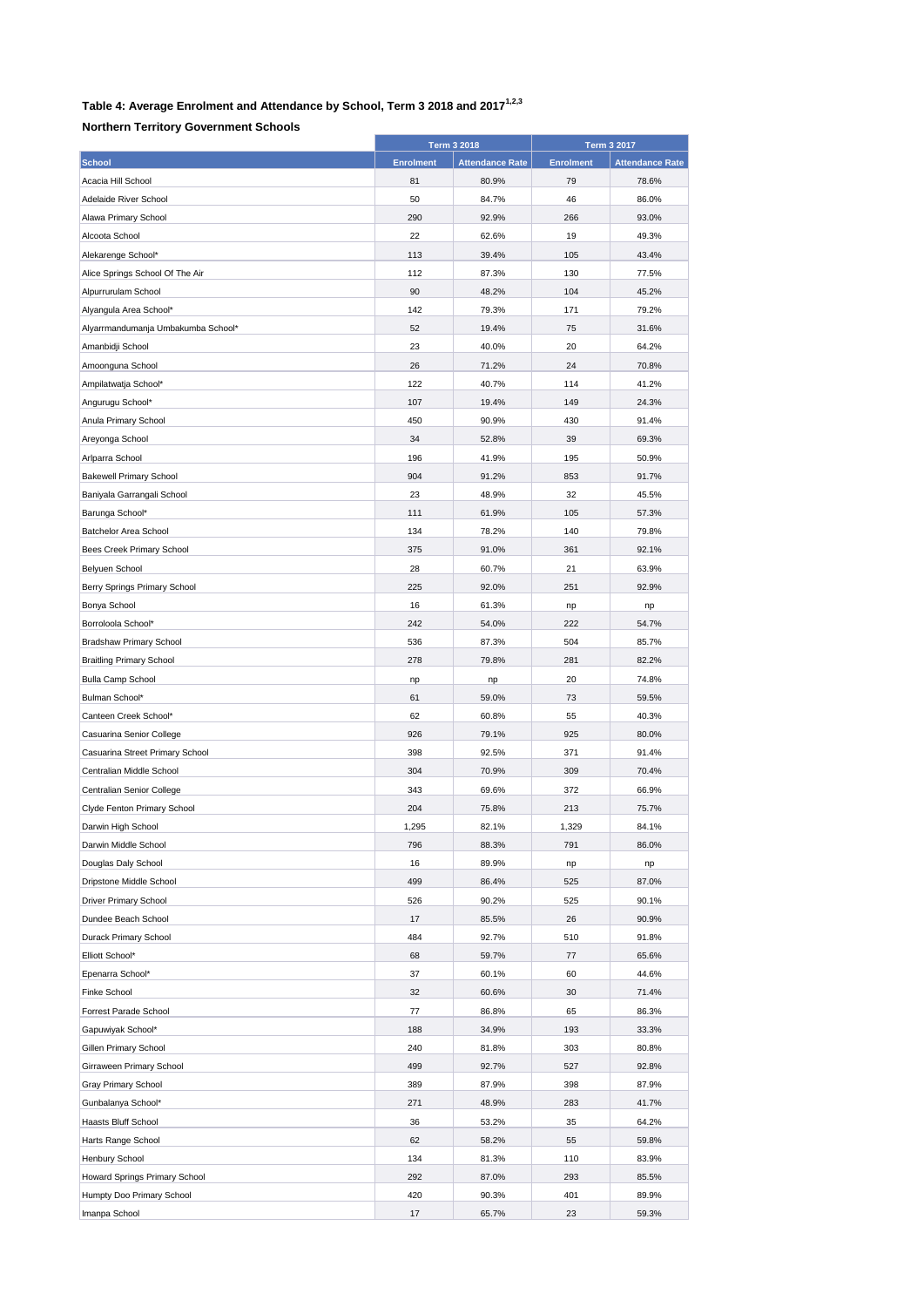|                                                 |                           |                  | <b>Term 3 2018</b>     |                  | <b>Term 3 2017</b>     |  |
|-------------------------------------------------|---------------------------|------------------|------------------------|------------------|------------------------|--|
| <b>School</b>                                   |                           | <b>Enrolment</b> | <b>Attendance Rate</b> | <b>Enrolment</b> | <b>Attendance Rate</b> |  |
| Jabiru Area School                              |                           | 192              | 76.8%                  | 227              | 77.2%                  |  |
| Jilkminggan School*                             |                           | 88               | 56.5%                  | 82               | 57.7%                  |  |
| Jingili Primary School                          |                           | 339              | 90.9%                  | 332              | 89.7%                  |  |
| Kalkaringi School*                              |                           | 163              | 47.0%                  | 150              | 41.5%                  |  |
| Karama Primary School                           |                           | 200              | 84.0%                  | 203              | 87.0%                  |  |
| Katherine High School                           |                           | 594              | 60.1%                  | 600              | 64.4%                  |  |
| Katherine School Of The Air                     |                           | 163              | na                     | 159              | 54.4%                  |  |
| Katherine South Primary School                  |                           | 389              | 87.4%                  | 390              | 84.4%                  |  |
| Kiana School                                    |                           | np               | np                     | np               | np                     |  |
| Kintore Street School                           |                           | 54               | 70.6%                  | 55               | 80.2%                  |  |
| Lajamanu School*                                |                           | 177              | 46.0%                  | 219              | 49.7%                  |  |
| Laramba School                                  |                           | 54               | 60.3%                  | 62               | 63.2%                  |  |
| Larapinta Primary School                        |                           | 388              | 86.2%                  | 376              | 85.8%                  |  |
|                                                 |                           | 486              | 92.6%                  | 494              |                        |  |
| Larrakeyah Primary School                       |                           |                  |                        |                  | 92.1%                  |  |
| Leanyer Primary School                          |                           | 581              | 89.1%                  | 595              | 91.1%                  |  |
| Ludmilla Primary School                         |                           | 97               | 84.4%                  | 88               | 81.8%                  |  |
| MacFarlane Primary School                       |                           | 214              | 67.0%                  | 252              | 68.3%                  |  |
| <b>Malak Primary School</b>                     |                           | 232              | 86.4%                  | 251              | 84.0%                  |  |
| Mamaruni School                                 |                           | 57               | 59.1%                  | 71               | 43.9%                  |  |
| Maningrida College*                             |                           | 500              | 38.9%                  | 570              | 45.4%                  |  |
| Manunda Terrace Primary School                  |                           | 184              | 83.2%                  | 183              | 77.8%                  |  |
| Manyallaluk School                              |                           | 28               | 51.7%                  | 27               | 60.7%                  |  |
| Mataranka School                                |                           | 34               | 82.2%                  | 35               | 78.7%                  |  |
| Mbunghara School                                |                           | 14               | 81.6%                  | np               | np                     |  |
| Middle Point School                             |                           | 22               | 89.2%                  | 22               | 86.4%                  |  |
| Milikapiti School*                              |                           | 66               | 64.6%                  | 68               | 68.7%                  |  |
| Milingimbi School*                              |                           | 334              | 48.1%                  | 327              | 40.3%                  |  |
| Millner Primary School                          |                           | 217              | 82.6%                  | 209              | 83.7%                  |  |
| Milyakburra School*                             |                           | 18               | 43.9%                  | 28               | 33.0%                  |  |
| Minyerri School                                 |                           | 150              | 52.8%                  | 187              | 44.6%                  |  |
| Moil Primary School                             |                           | 203              | 87.1%                  | 244              | 88.9%                  |  |
| Moulden Primary School                          |                           | 318              | 77.7%                  | 336              | 79.5%                  |  |
| Mount Allan School                              |                           | 54               | 46.2%                  | 63               | 54.9%                  |  |
| Mulga Bore School                               |                           | 12               | 55.4%                  | 14               | 33.8%                  |  |
| Murray Downs School                             |                           | 15               | 59.5%                  | 14               | 62.0%                  |  |
| Mutitjulu School*                               |                           | 41               | 51.4%                  | 43               | 45.9%                  |  |
| Nakara Primary School                           |                           | 594              | 90.7%                  | 597              | 90.3%                  |  |
| Nemarluk School                                 |                           | 154              | 86.0%                  | 147              | 84.6%                  |  |
| Neutral Junction School                         |                           | 25               | 50.5%                  | 25               | 55.8%                  |  |
| Newcastle Waters School                         |                           | 17               | 61.5%                  | 16               | 75.3%                  |  |
| Nganambala School                               |                           | 27               | 79.5%                  | 29               | 77.3%                  |  |
| Nganmarriyanga School                           |                           | 156              | 38.4%                  | 153              | 43.5%                  |  |
| Ngukurr School*                                 |                           | 272              | 47.7%                  | 299              | 51.2%                  |  |
| Nhulunbuy High School*                          |                           | 290              | 77.4%                  | 256              | 72.2%                  |  |
|                                                 |                           | 438              | 81.2%                  | 438              | 82.0%                  |  |
| Nhulunbuy Primary School*                       |                           | 283              | 83.7%                  | 248              | 84.5%                  |  |
| Nightcliff Middle School                        |                           | 620              | 92.1%                  | 601              | 90.5%                  |  |
| Nightcliff Primary School                       |                           |                  |                        |                  |                        |  |
| Northern Territory School of Distance Education |                           | 490              | 100.0%                 | 362              | 100.0%                 |  |
| Ntaria School*                                  |                           | 167              | 57.1%                  | 195              | 48.0%                  |  |
| Numbulwar School*                               |                           | 148              | 42.8%                  | 164              | 38.1%                  |  |
| Nyirripi School                                 | Palmerston Senior College | 38               | 44.8%                  | 38               | 50.5%                  |  |
| Palmerston College                              | Rosebery Middle School    | 1,063            | 80.2%                  | 441              | 79.7%                  |  |
|                                                 |                           |                  |                        | 615              | 82.3%                  |  |
| Papunya School*                                 |                           | 148              | 31.8%                  | 141              | 52.3%                  |  |
| Parap Primary School                            |                           | 517              | 92.5%                  | 537              | 91.5%                  |  |
| Peppimenarti School                             |                           | 39               | 66.8%                  | 50               | 67.8%                  |  |
| Pigeon Hole School                              |                           | 29               | 53.0%                  | 30               | 49.7%                  |  |
| Pine Creek School                               |                           | 29               | 58.8%                  | 37               | 48.0%                  |  |
| Pularumpi School*                               |                           | 61               | 71.2%                  | 60               | 69.8%                  |  |